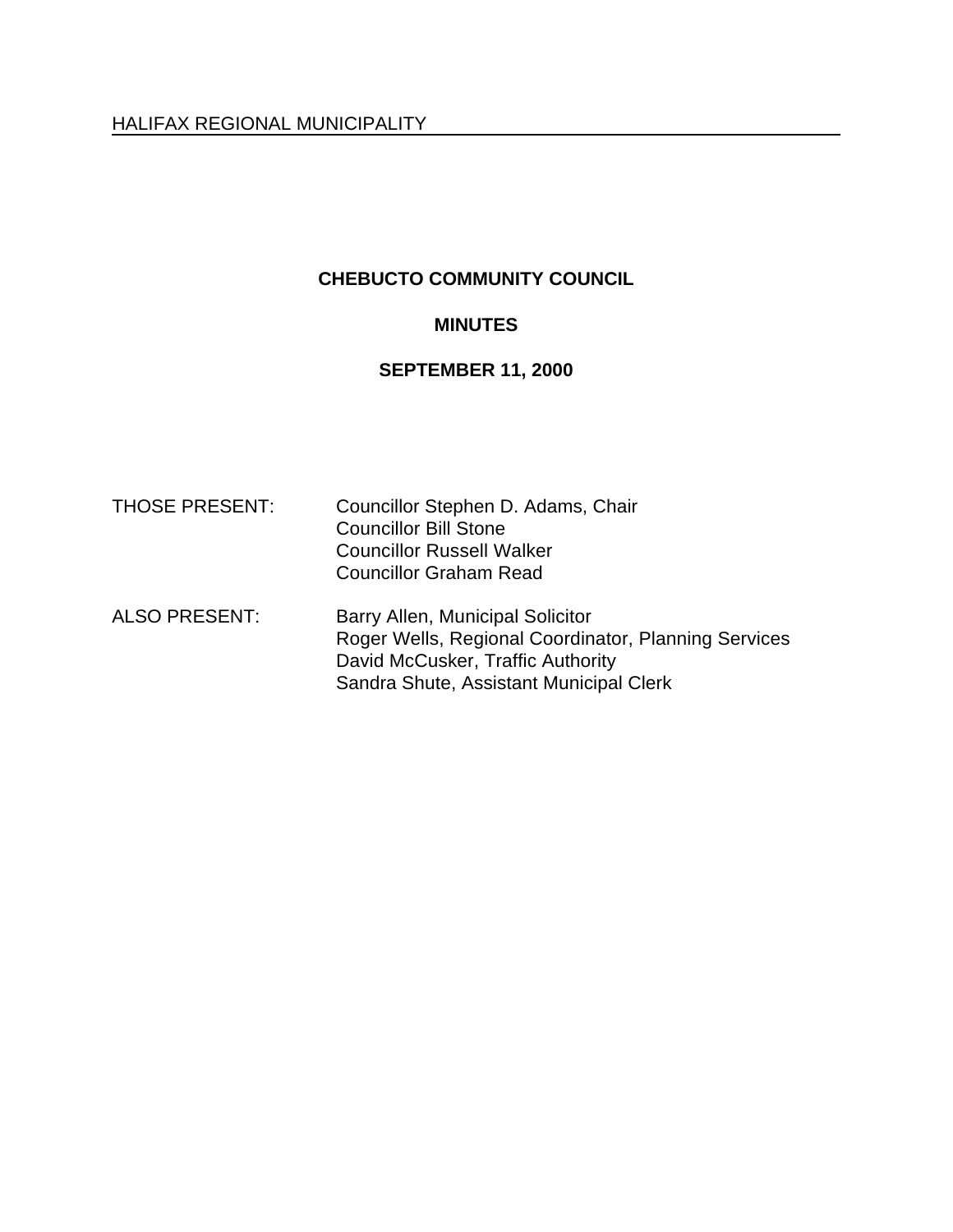# **TABLE OF CONTENTS**

| 1 <sub>1</sub> |                                            |                                                                                                                    |  |  |
|----------------|--------------------------------------------|--------------------------------------------------------------------------------------------------------------------|--|--|
| 2.             | <b>Approval of Minutes</b>                 |                                                                                                                    |  |  |
|                | 2.1<br>2.2                                 | Special Council Session - August 15, 2000  4                                                                       |  |  |
| 3.             |                                            | Approval of the Order of Business and Approval of Additions and Deletions 4                                        |  |  |
| 4.             | <b>Business Arising Out of the Minutes</b> |                                                                                                                    |  |  |
|                | 4.1                                        | <b>Status Sheet Items</b>                                                                                          |  |  |
|                |                                            |                                                                                                                    |  |  |
| 5.             |                                            |                                                                                                                    |  |  |
| 6.             |                                            |                                                                                                                    |  |  |
| 7.             |                                            |                                                                                                                    |  |  |
| 8.             | <b>Public Hearings</b>                     |                                                                                                                    |  |  |
|                | 8.1                                        | Case 00230 - Application for a Development Agreement at<br>2688 Dutch Village Road, Halifax "The Pepperberry" (Bed |  |  |
| 9.             | Correspondence, Petitions and Delegations  |                                                                                                                    |  |  |
|                | 9.1                                        | Presentations                                                                                                      |  |  |
|                |                                            |                                                                                                                    |  |  |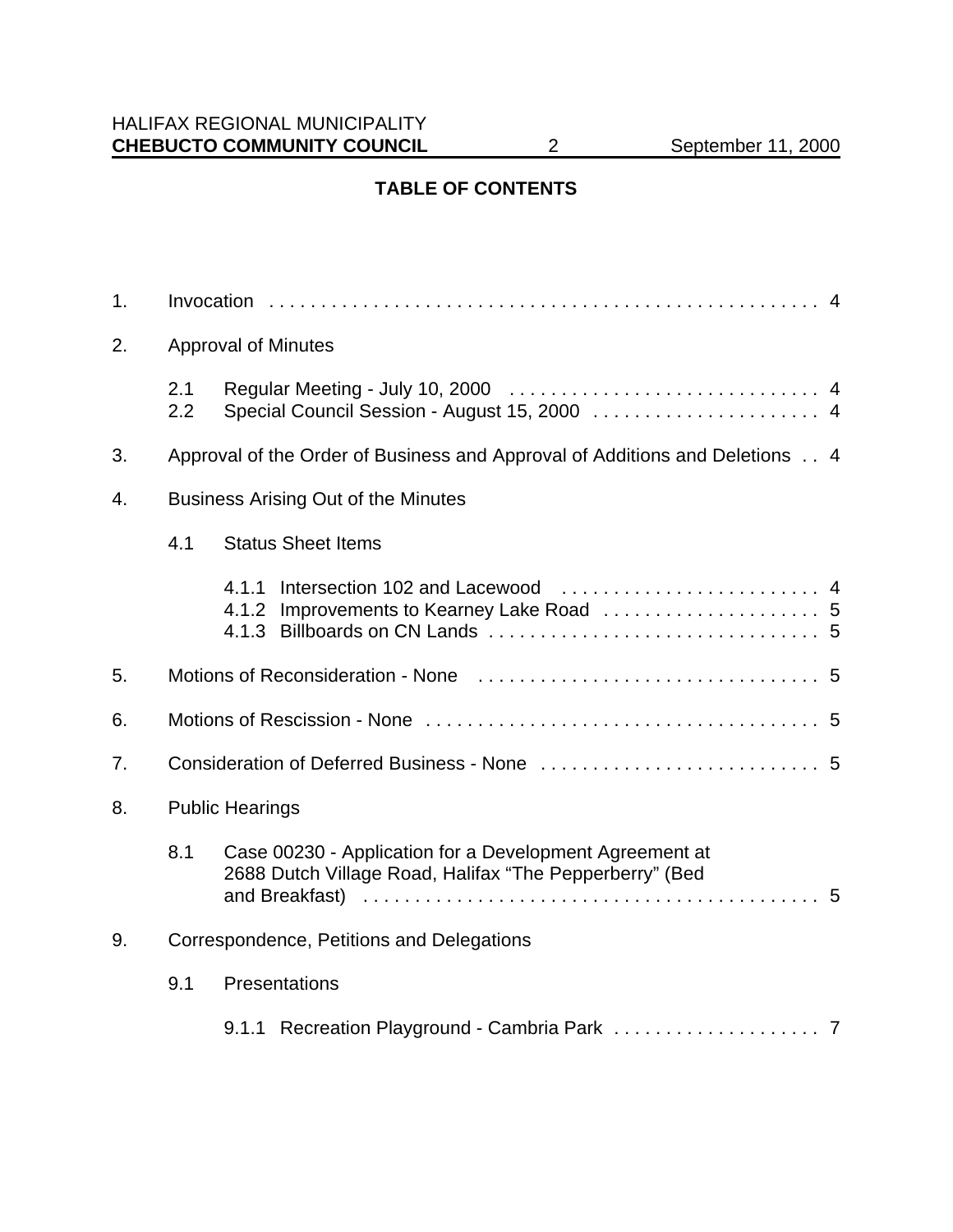# 10. Reports

|     | 10.1               | Case 00279 - Application for an Amendment to the Stage II<br>Development Agreement for the Home Depot Project (Parcel |  |
|-----|--------------------|-----------------------------------------------------------------------------------------------------------------------|--|
|     | 10.2 <sub>1</sub>  |                                                                                                                       |  |
| 11. |                    |                                                                                                                       |  |
| 12. | <b>Added Items</b> |                                                                                                                       |  |
|     | 12.1               |                                                                                                                       |  |
| 13. |                    |                                                                                                                       |  |
| 14. |                    |                                                                                                                       |  |
| 15. |                    |                                                                                                                       |  |
| 16. |                    |                                                                                                                       |  |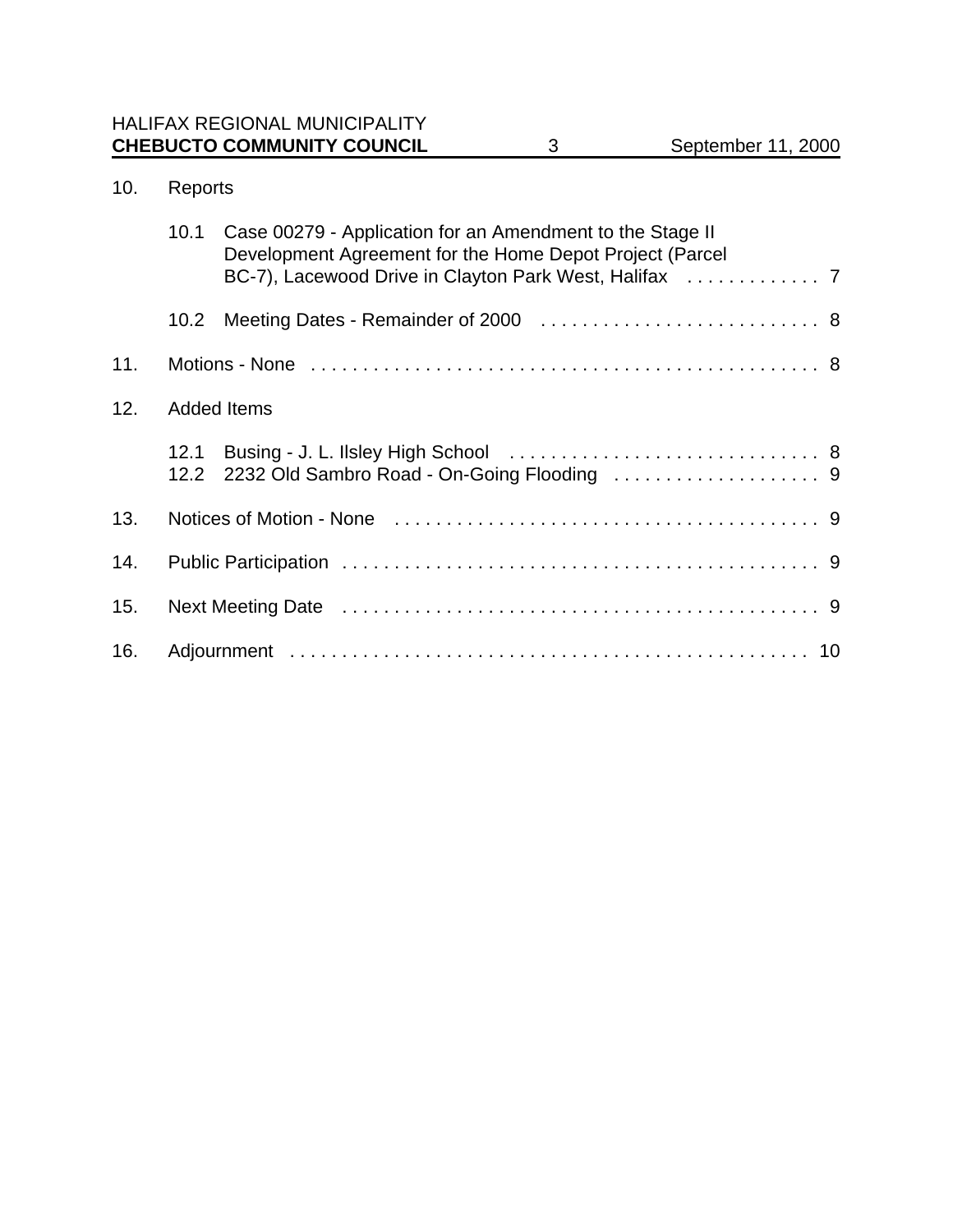# 1. **INVOCATION**

The meeting was called to order at 7:00 p.m. with an Invocation at 2750 Dutch Village Road, Halifax.

## 2. **APPROVAL OF MINUTES**

2.1 **Regular Meeting - July 10, 2000**

**MOVED by Councillors Stone and Read to approve the Minutes of meeting held on July 10, 2000 as circulated. MOTION PUT AND PASSED.**

2.2 **Special Council Session - August 15, 2000**

**MOVED by Councillors Read and Walker to approve the Minutes of Special Council Session held on August 15, 2000 as circulated. MOTION PUT AND PASSED.**

## 3. **APPROVAL OF THE ORDER OF BUSINESS AND APPROVAL OF ADDITIONS AND DELETIONS**

Added Items: Busing - J.L. Ilsley High School - Councillor Adams 2232 Old Sambro Road - On-going Flooding - Councillor Adams

**MOVED by Councillors Stone and Walker to approve the Order of Business as amended. MOTION PUT AND PASSED.**

## 4. **BUSINESS ARISING OUT OF THE MINUTES**

## 4.1 **Status Sheet Items**

## 4.1.1 Intersection 102 and Lacewood

A Staff Report dated September 7, 2000 was before Community Council indicating that a cost-sharing agreement with the provincial government was approved by Regional Council on August 15, 2000 for the cost of temporarily signalizing the southbound ramp intersection onto Lacewood Drive. A completion date of late October is expected.

Councillor Stone advised he was very pleased that the improvements were going forward. This item can be taken off the Status Sheet.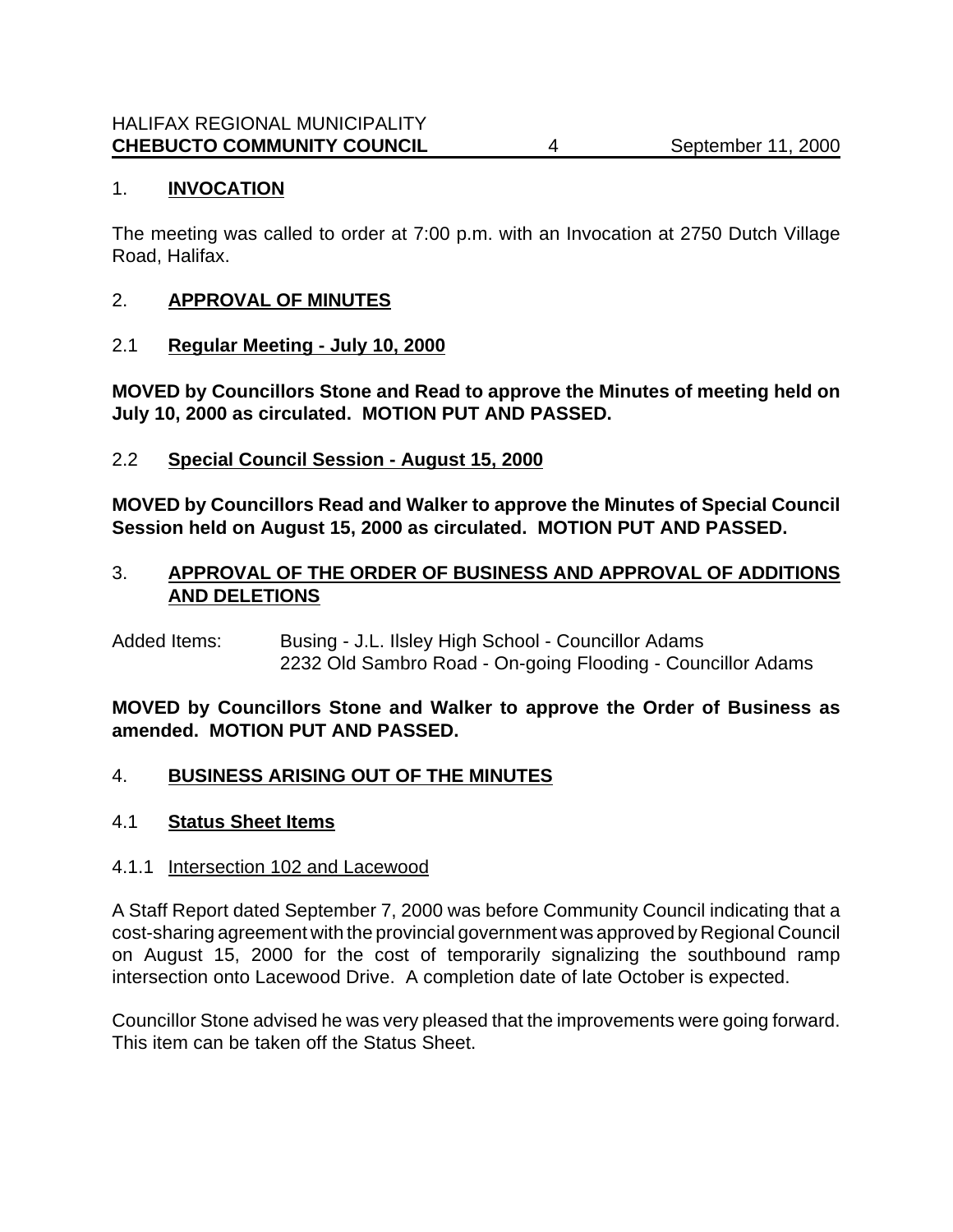#### 4.1.2 Improvements to Kearney Lake Road

No further information. To remain on Status Sheet.

#### 4.1.3 Billboards on CN Lands

No further information. To remain on Status Sheet.

#### 5. **MOTIONS OF RECONSIDERATION** - None

- 6. **MOTIONS OF RESCISSION** None
- 7. **CONSIDERATION OF DEFERRED BUSINESS** None
- 8. **PUBLIC HEARINGS**

## 8.1 **Case 00230 - Application for a Development Agreement at 2688 Dutch Village Road, Halifax - "The Pepperberry" (Bed and Breakfast)**

The following Staff Reports were before Community Council:

- Report dated July 5, 2000
- Supplementary Report dated August 23, 2000

Mr. Roger Wells, Regional Coordinator, Planning Services provided an overview of the report with the aid of overheads. During the course of his presentation, he advised that the zoning is R-1 which permits a Bed and Breakfast up to a maximum of three guest bedrooms but the purpose of the Development Agreement application, coupled with a Substantial Alteration under the Heritage Property Act, is to increase the number of guest rooms to a maximum of eight. Staff was of the opinion that the expansion maintains the integrity of the Heritage Property registration. With respect to impacts on adjacent uses, the Supplementary Report contains a recommendation regarding concerns expressed by the abutting property owner at 2700 Dutch Village Road as to fencing and landscaping because of the addition of 2-3 parking spaces in the side yard abutting this property. It was determined and resolved that the construction of a decorative wooden fence coupled with a planting bed in front of the garage would adequately resolve problems resulting from visibility of the new parking area from the abutting residence and headlight glare. Staff was recommending approval of the amended Development Agreement as attached to the Supplementary Report dated August 23, 2000 and to forward a positive recommendation to Regional Council for approval of the substantial alteration portion as per the Heritage Property Act.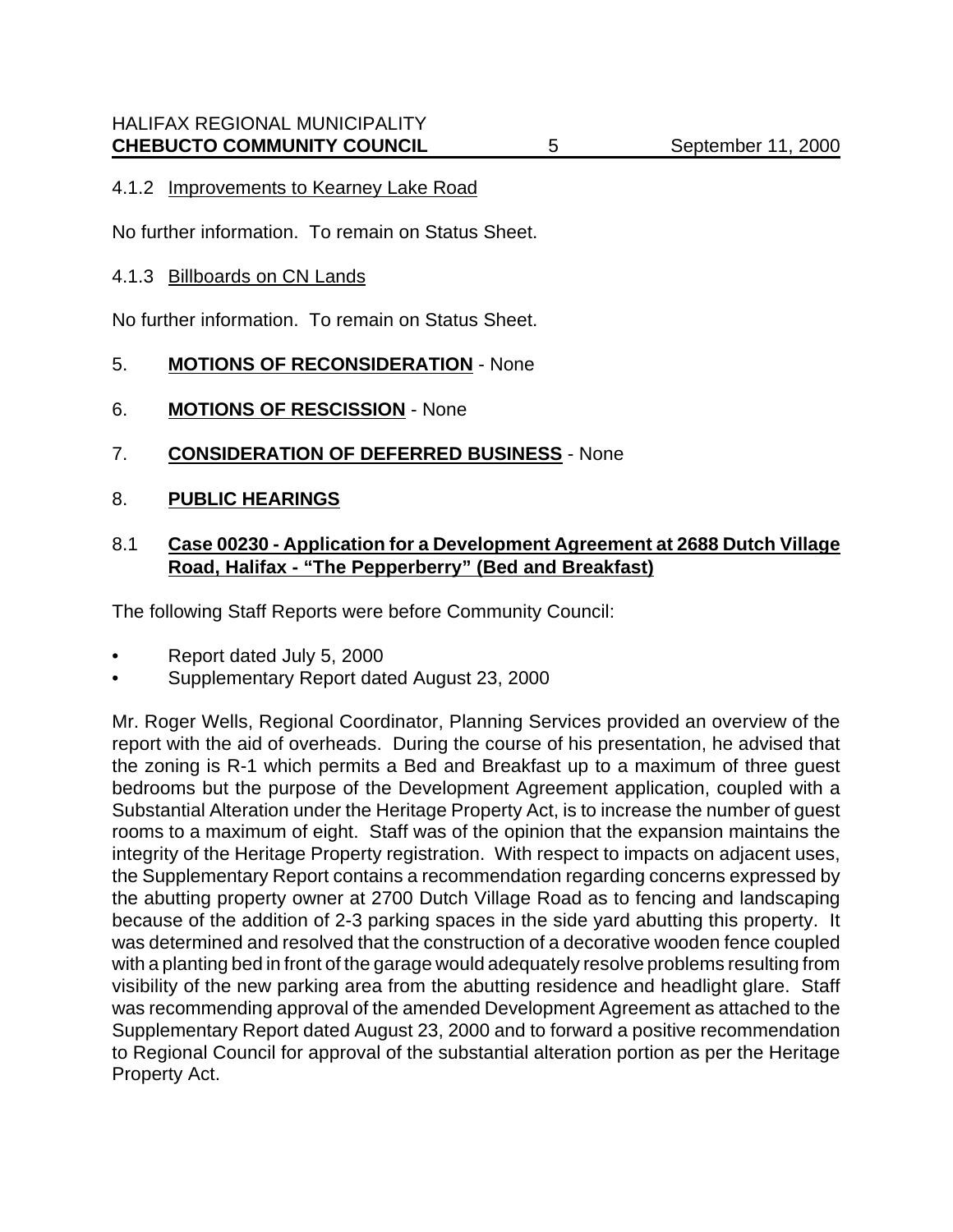# HALIFAX REGIONAL MUNICIPALITY **CHEBUCTO COMMUNITY COUNCIL** 6 September 11, 2000

Councillor Read asked the designation of the property and the surrounding properties. In response, Mr. Wells advised it was Residential Environs - consistent with the Plan. In addition, because it was a Registered Heritage Property, Policy 6.8 allows Council to consider uses which would not otherwise be permitted by the Land Use By-law.

Councillor Stone asked if the signage the applicant requested was part of the application. In response, Mr. Wells advised that as part of the substantial alteration, the signage question was addressed at Heritage Advisory Committee. The new sign was in place now according to the operation of a three guest room Bed and Breakfast.

The Chair called for speakers for or against the application.

Mr. Jim Trites, 2688 Dutch Village Road, the applicant, advised that since he and his wife bought the property two years ago, they made a number of improvements and planned to continue to enhance it. With regard to interior alterations, very few alterations remained to be completed except for the third floor. With regard to signage, there was a banner up on a temporary basis until a sign was created which was larger than staff could approve. The sign is temporary and similar to the proposed sign which will have the official logo and will be carved in gold.

Mr. Gordon Marshall, 2728 Dutch Village Road asked what zoning the property will have, if approved. He was told it would remain R-1.

# **MOVED by Councillors Walker and Read to close the Public Hearing. MOTION PUT AND PASSED.**

**MOVED by Councillors Read and Walker to approve the Development Agreement attached as Attachment I to the Supplementary Report dated August 23, 2000 which includes a new requirement entailing the installation of a fence and planting area between 2688 and 2700 Dutch Village Road.** 

**Further, to require the Development Agreement be signed within 120 days, or any extension thereof granted by Council on request of the applicant, from the date of final approval of said agreement by Council and any other bodies as necessary, whichever is later including applicable appeal periods; otherwise, this approval shall be void and any obligations arising hereunder shall be at an end.**

**AND further to recommend that Regional Council approve the addition to the building at 2688 Dutch Village Road pursuant to the substantial alteration provisions of the Heritage Property Act.**

**MOTION PUT AND PASSED.**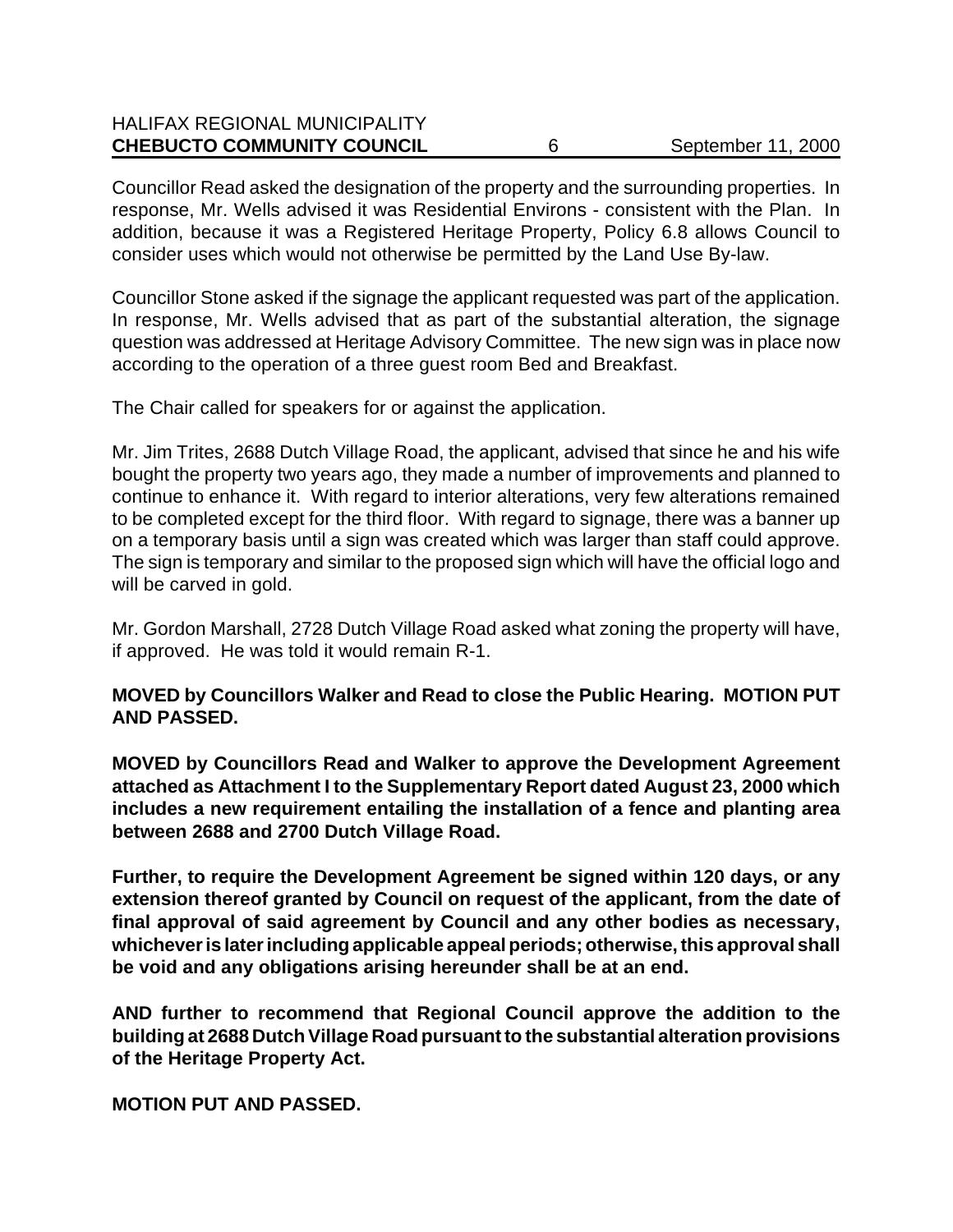# 9. **CORRESPONDENCE, PETITIONS AND DELEGATIONS**

#### 9.1 **Presentations**

#### 9.1.1 Recreation Playground - Cambria Park

Mr. Pope advised the Clerk prior to the meeting that he no longer wished to make a presentation. However, a Staff Report dated September 7, 2000 was before Community Council indicating that the Castlehill recreation facilities are well used by different age groups and there is no other suitable site within the community to accommodate basketball.

# **MOVED by Councillors Stone and Walker to receive the report. MOTION PUT AND PASSED.**

## 10. **REPORTS**

# 10.1 **Case 00279 - Application for an Amendment to the Stage II Development Agreement for the Home Depot Project (Parcel BC-7), Lacewood Drive in Clayton Park West, Halifax**

A Staff Report dated August 24, 2000 was before Community Council. Mr. Roger Wells, Regional Coordinator, Planning Services provided an overview of the application. During his presentation, Mr. Wells advised that the request was for the addition of a fast food kiosk as this had never been raised by the applicants when the original Development Agreement was negotiated. Because Home Depot has a business arrangement with the Harveys franchise, there are small Harveys kiosks in other Home Depots elsewhere in Canada. The application before Community Council was for an amendment to the Development Agreement to allow for this.

Mr. Wells pointed out that the same application is going forward for the Home Depot in Dartmouth; however, the approval process is different. With regard to the Dartmouth application, Harbour East Community Council suggested that a cap be put on the number of possible kiosks that could go into the Dartmouth store. An amendment was put forward subsequently to put a cap on of three. In order to maintain consistency between the two stores, Mr. Wells suggested that Community Council consider amending the wording of the Development Agreement such that it would read, in Section 2.2.1(aa) "the building on Parcel BC-7 may contain up to three areas devoted to the preparation and serving of food and/or non-alcoholic beverages". Staff was recommending approval of the amendment with the addition of the words "up to three".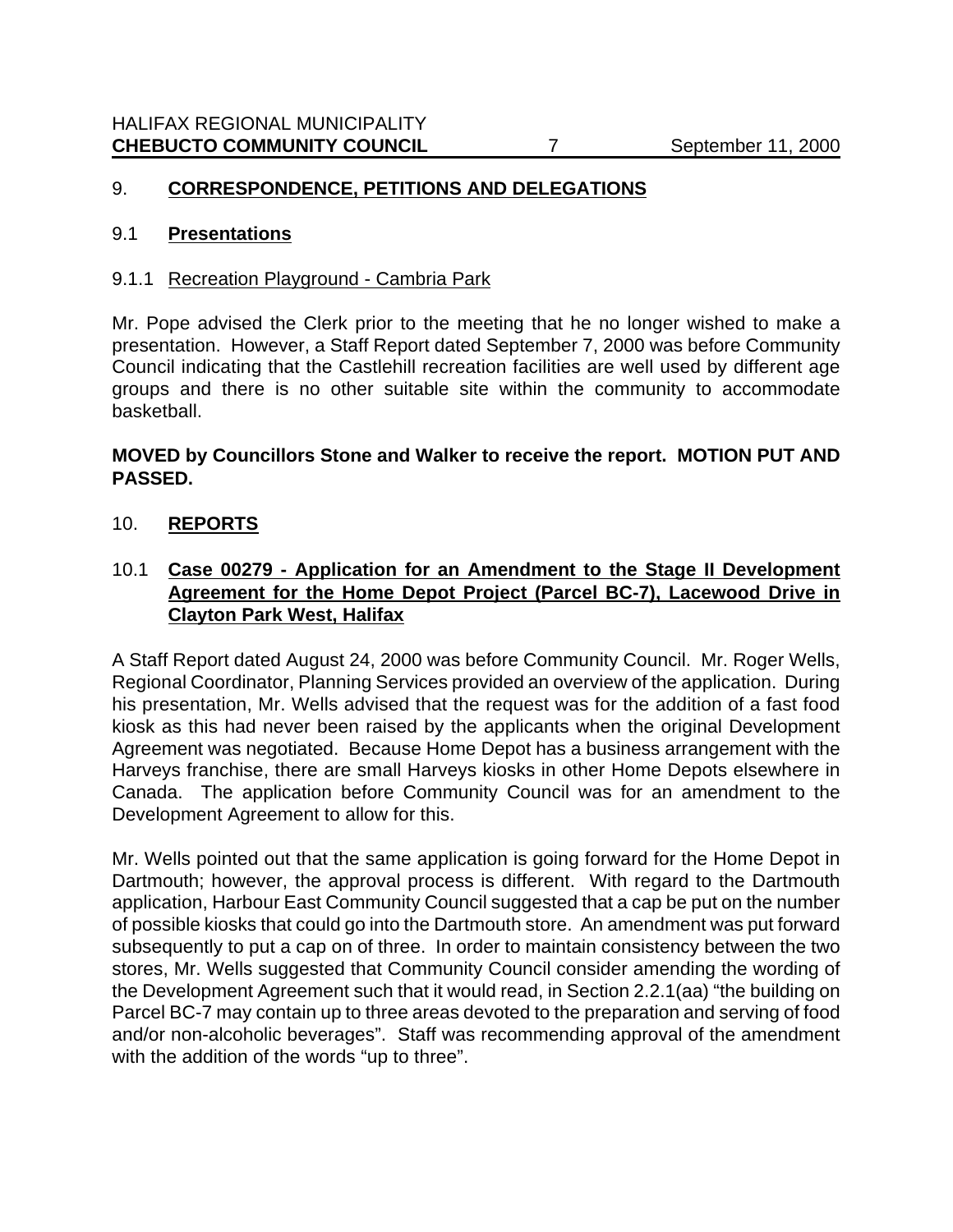# HALIFAX REGIONAL MUNICIPALITY **CHEBUCTO COMMUNITY COUNCIL** 8 September 11, 2000

Councillor Read asked why the proposal was for a limit of three. In response, Mr. Wells advised the applicant had no problem with a ceiling of three. The concern was that there could be five or more which would take away from the primary function of the store and draw people from the larger market area. The use was meant to be incidental, ancillary to the main function as a home improvement centre.

Councillor Walker asked if Kent Building Supplies wanted to do the same thing, what process would they have to go through. In response, Mr. Wells advised that Kent was an as-of-right commercial development whereas Home Depot had a Development Agreement.

**MOVED by Councillors Stone and Read to approve an amendment to the Stage II Development Agreement (Attachment I to the Staff Report dated August 24, 2000) to permit up to three fast food restaurant services to be located within the Home Depot building (Parcel BC-7).** 

**Further that the Amending Agreement be signed within 120 days or any extension thereof granted by Council on request of the applicant from the date of final approval by Council and any other bodies as necessary whichever approval is later, including applicable appeal periods, otherwise, this approval will be void and obligations arising hereunder shall be at an end.** 

## **MOTION PUT AND PASSED.**

# 10.2 **MEETING DATES - REMAINDER OF 2000**

After discussion, it was agreed to hold meetings on the following dates to the end of 2000:

October 2, 2000 November 6, 2000 December 4, 2000

## 11. **MOTIONS** - None

## 12. **ADDED ITEMS**

## 12.1 **Busing - J. L. Ilsley High School**

Councillors Adams and Read outlined the situation where the bus dedicated for students of J. L. Ilsley was cancelled and with the split shifts with Halifax West High School, it forced students to leave very early in the morning to get to school for 7:30 a.m. classes. Previously, a bus was available to serve students at 8:30 a.m. but not available at 7:30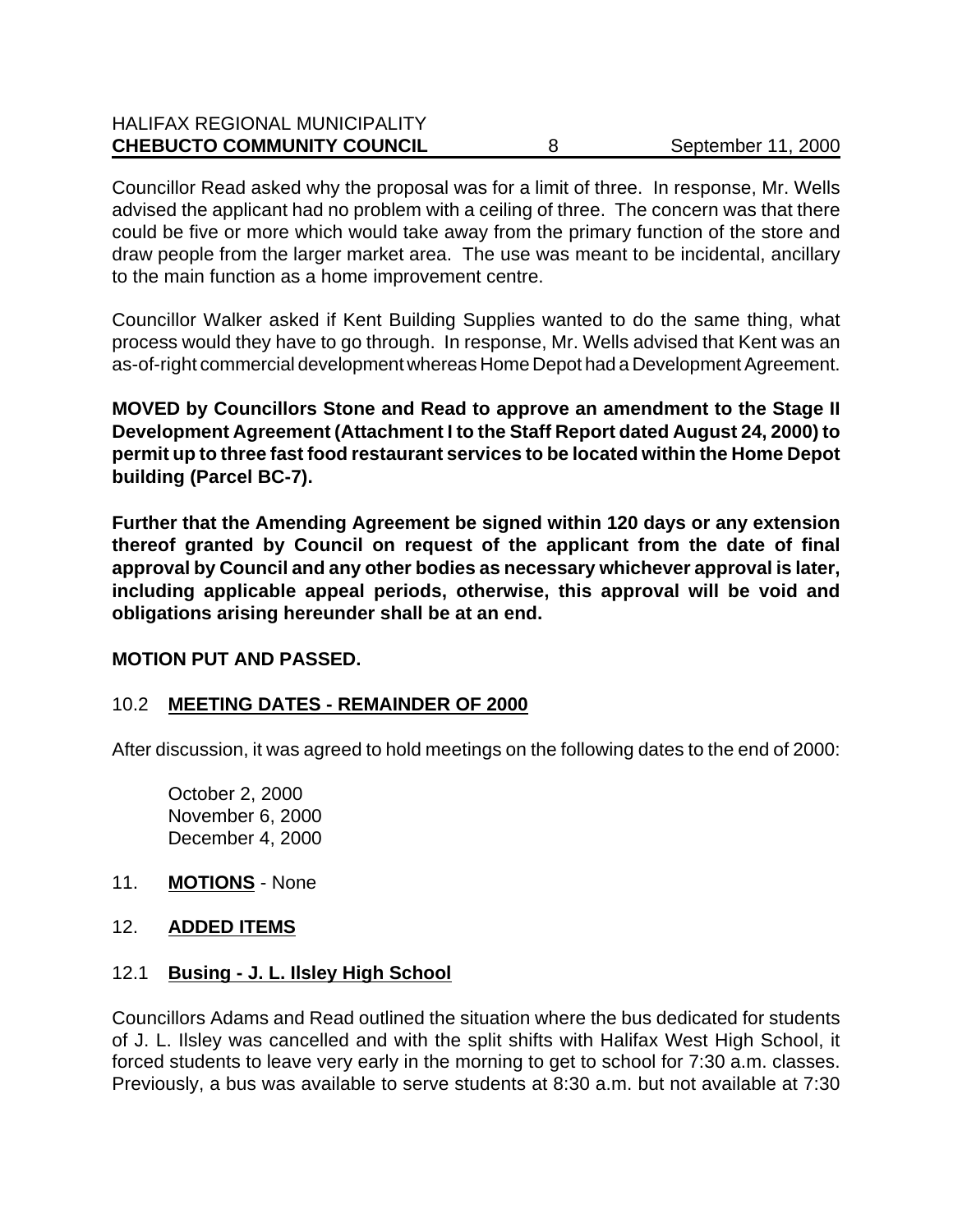a.m. Metro Transit made a commitment to have a new bus in service by Wednesday of this week.

**MOVED by Councillors Read and Walker to send a formal request to Metro Transit that a new bus will be in service by Wednesday of this week to take care of students going to J. L. Ilsley High School. MOTION PUT AND PASSED.**

# 12.2 **2232 Old Sambro Road, On-Going Flooding**

Councillor Adams outlined on-going flooding problems being experienced at the above address. The property is owned by the provincial government and HRM staff have indicated they will cost share 50% for the installation of a septic system for the individual leasing the property from the provincial government.

# **MOVED by Councillors Walker and Read that staff be requested to put forward a formal request to the provincial government to cost share in the installation of a septic system. MOTION PUT AND PASSED.**

## 13. **NOTICES OF MOTION** - None

# 14. **PUBLIC PARTICIPATION**

Mr. Hiram Tiller, 4 Thackeray Close made the following comments:

- He understood from a staff member with Department of Transportation that although HRM might have approved cost sharing for the intersection of 102 and Lacewood, Department of Transportation has not received official notification to date.
- He noted that at the new Superstore intersection on Joseph Howe Drive, traffic controls have been installed. He asked why traffic controls at this particular intersection took precedent over the Sobeys intersection on Lacewood Drive.
- He referred to traffic calming efforts at Armview Avenue and asked if it would be possible to know the cost to the taxpayers in this instance as the people of Bayview would be following this with interest.

Ms. Margot Cantwell, EDM Consultants, speaking on behalf of the Home Depot application, thanked Community Council for approving the amendment to the Stage II Development Agreement earlier in the meeting.

15. **NEXT MEETING** - Monday, October 2, 2000.